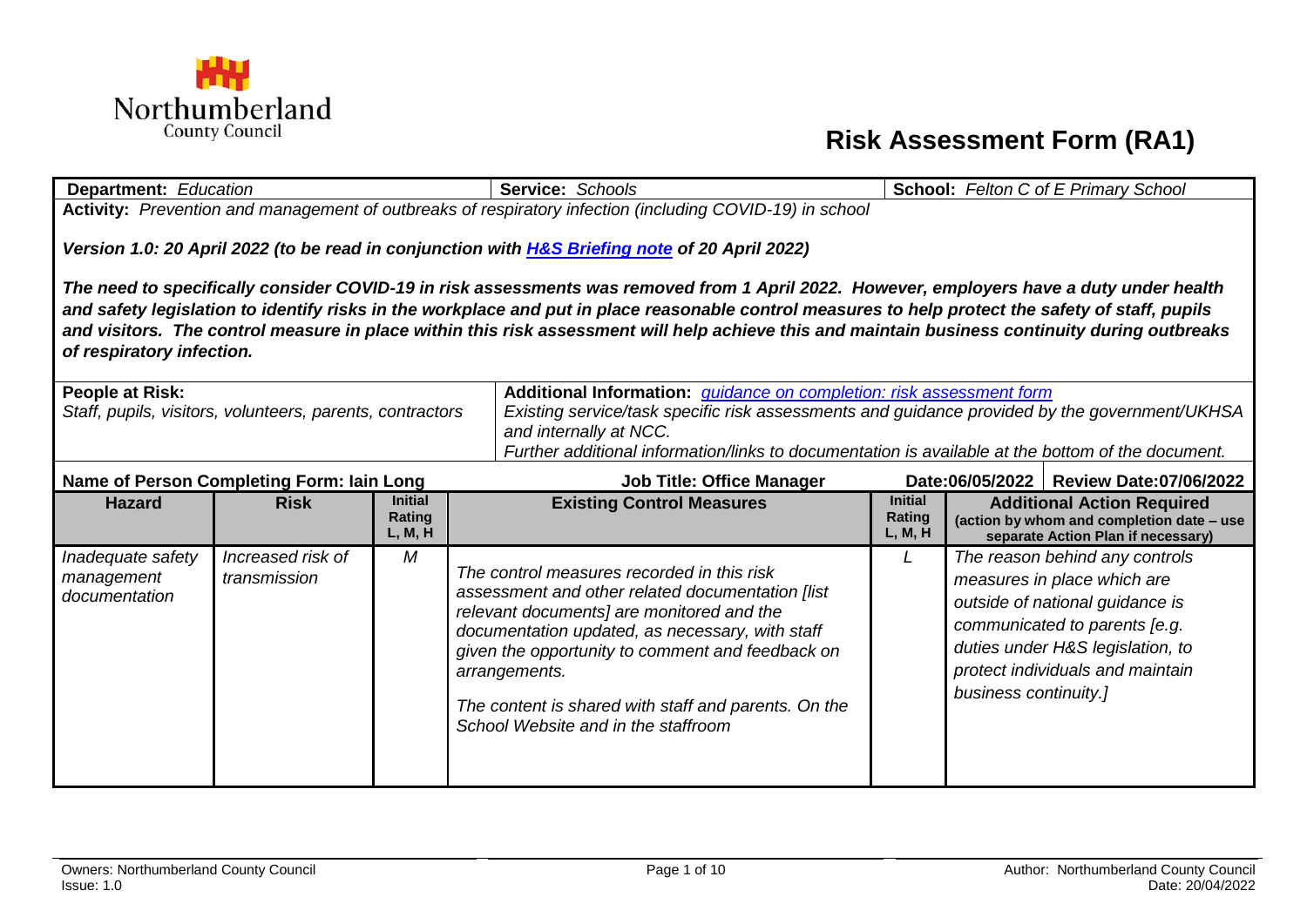| Outbreak of<br>respiratory<br>infection in local<br>area or school<br>resulting in the<br>need to step up<br>control measures   |                                          | М              | The arrangements to be implemented in the event of<br>an outbreak of respiratory infection are contained<br>within the school Emergency Plan [previously the<br>Outbreak Contingency Plan - add link to your own<br>plan and also see content of <b>Emergency planning</b><br>and response for education, childcare, and children's<br>social care settings]<br>The school will follow the advice in respect of COVID-<br>19 in Chapter 3 of this guidance document: Health<br>protection in education and childcare settings Most<br>outbreaks are likely to be able to be managed by the<br>school by instigating the arrangements in the plan.<br>Schools are not required to report individual cases of<br>respiratory infection to the NCC public health team or<br>the UKHSA Health Protection Team. However,<br>where further advice is needed the UK Health<br>Security Agency North East (UKHSA) Health<br>Protection Team is contacted on 0300 303 8596 (see<br>correspondence from NCC Public Health) |                                                                                                                                                                                                                                                                                                                                                                                                                                                                    |
|---------------------------------------------------------------------------------------------------------------------------------|------------------------------------------|----------------|------------------------------------------------------------------------------------------------------------------------------------------------------------------------------------------------------------------------------------------------------------------------------------------------------------------------------------------------------------------------------------------------------------------------------------------------------------------------------------------------------------------------------------------------------------------------------------------------------------------------------------------------------------------------------------------------------------------------------------------------------------------------------------------------------------------------------------------------------------------------------------------------------------------------------------------------------------------------------------------------------------------|--------------------------------------------------------------------------------------------------------------------------------------------------------------------------------------------------------------------------------------------------------------------------------------------------------------------------------------------------------------------------------------------------------------------------------------------------------------------|
| Failure to<br>implement<br>adequate control<br>measures to<br>reduce the risk of<br>transmission of<br>respiratory<br>infection | Inadvertent<br>transmission to<br>others | $\overline{H}$ | General protective measures across school<br>The following measures are in place within the<br>schools, which are based on national guidance in<br>respect of respiratory infection/COVID-19:<br>Clear advice is issued to those who have<br>symptoms of a respiratory infection or<br>who test positive for COVID-19 test. (see<br>People with symptoms of a respiratory<br>infection including COVID-19) and letter from<br><b>NCC Education Outbreak Group).</b><br>Vaccination - eligible persons are<br>encouraged to take part in recommended<br>vaccination programmes.                                                                                                                                                                                                                                                                                                                                                                                                                                   | Notices and information on Covid<br>rules/control measures are displayed<br>in school.<br>The e-Bug Coronavirus website<br>contains free resources for schools,<br>including materials to encourage good<br>hand and respiratory hygiene amongst<br>pupils.<br>Where hand sanitizer is used, it<br>contains a minimum of 60% alcohol.<br>It is kept out of the reach of children<br>and used with staff supervision due to<br>the risk of ingestion. A safety data |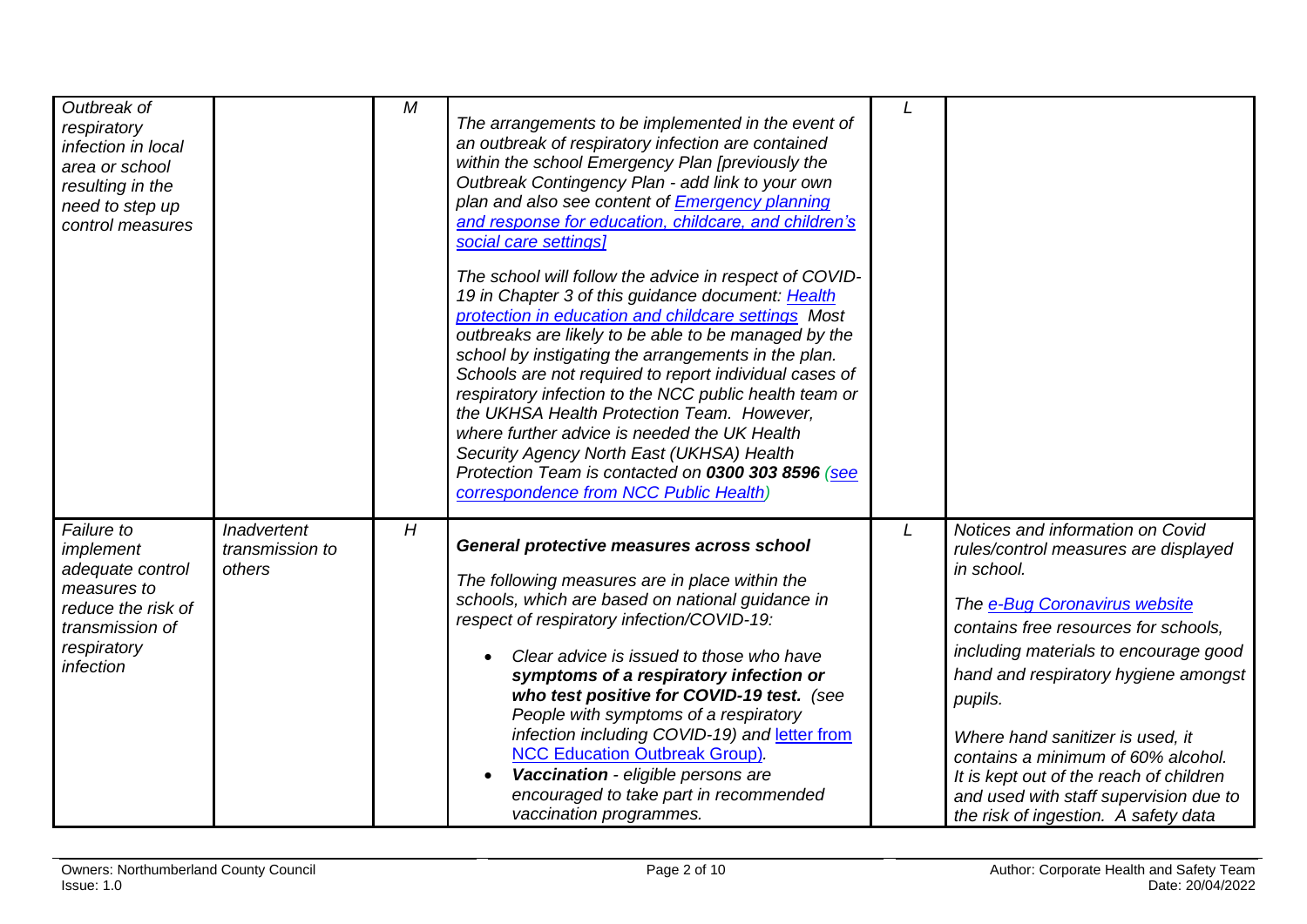|                                                                                                                               |                                                     |   | Ventilation - occupied spaces are well<br>ventilated. Section below and H&S briefing<br>document.<br><b>Cleaning - Environmental cleaning regimes</b><br>are maintained in line with cleaning<br>schedules. During periods of high<br>transmission additional cleaning may be<br>needed.<br><b>Good Hand and respiratory hygiene (Catch</b><br>it/Bin it) practices are encouraged. Hand<br>sanitiser stations are located through the<br>building (identify locations)<br>Vulnerable staff - individual risk<br>assessments are in place for those staff who<br>were formerly CEV, who are<br>immunosuppressed or pregnant. (see<br>additional section on vulnerable people)                          |   | sheet and COSHH risk assessment<br>are in place for its use. Skin friendly<br>skin cleaning wipes can be used as an<br>alternative                                                                       |
|-------------------------------------------------------------------------------------------------------------------------------|-----------------------------------------------------|---|--------------------------------------------------------------------------------------------------------------------------------------------------------------------------------------------------------------------------------------------------------------------------------------------------------------------------------------------------------------------------------------------------------------------------------------------------------------------------------------------------------------------------------------------------------------------------------------------------------------------------------------------------------------------------------------------------------|---|----------------------------------------------------------------------------------------------------------------------------------------------------------------------------------------------------------|
| Inadequate<br>ventilation.<br>Unable to achieve<br>a comfortable (or<br>legal minimum)<br>temperature within<br>the building. | Transmission of<br>respiratory<br><i>infections</i> | М | A good level of ventilation is maintained in occupied<br>spaces: See H&S Briefing Document with signposts<br>to advice from the HSE and CIBSE. At Felton these<br>include keeping windows open in classrooms and hall<br>and open doors onto school yard and field<br>CO2 monitors have been used to monitor levels in<br>occupied spaces, where concerns have been<br>identified, action has been taken to improve<br>ventilation levels. Monitors are used on an ongoing<br>basis as and when required. They are in the staff<br>room and staff resource room, and class rooms.<br>Mechanical ventilation/heating systems are<br>maintained in accordance with the manufacturers<br>recommendations. | L | Rooms with no natural or mechanical<br>ventilation have been identified and<br>their use as an occupied space is<br>avoided unless measures to improve<br>ventilation are considered and<br>implemented. |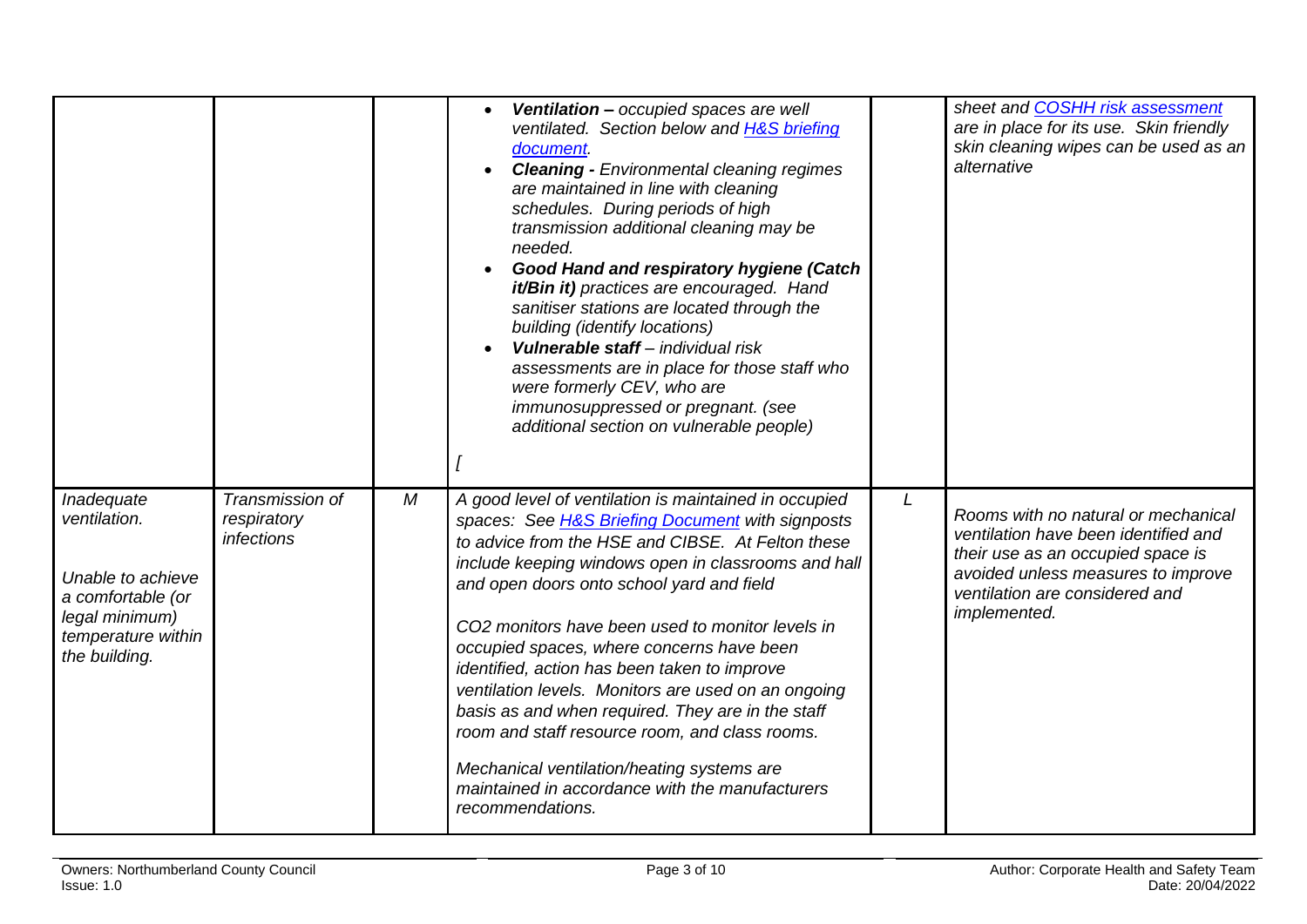|                                                                                    |                                        |   | Ventilation measures are reviewed when large scale<br>events are planned, including those involving visitors<br>being on site (e.g. school plays).                                                                                                                                                                                                                                                                                                                                                                                                                                                                                                                                                                                                                                                                                                                                                                                                                                                                                                                                                                                                                                             |   |                                                                                                                                                                                                                                                                                                                                                                                                                                                                        |
|------------------------------------------------------------------------------------|----------------------------------------|---|------------------------------------------------------------------------------------------------------------------------------------------------------------------------------------------------------------------------------------------------------------------------------------------------------------------------------------------------------------------------------------------------------------------------------------------------------------------------------------------------------------------------------------------------------------------------------------------------------------------------------------------------------------------------------------------------------------------------------------------------------------------------------------------------------------------------------------------------------------------------------------------------------------------------------------------------------------------------------------------------------------------------------------------------------------------------------------------------------------------------------------------------------------------------------------------------|---|------------------------------------------------------------------------------------------------------------------------------------------------------------------------------------------------------------------------------------------------------------------------------------------------------------------------------------------------------------------------------------------------------------------------------------------------------------------------|
| Transmission of<br>respiratory<br>infection to<br>vulnerable<br>persons            | Exacerbation of<br>existing condition. | H | Vulnerable staff include those who are pregnant,<br>formerly classed as CEV or who are<br>immunosuppressed. In most cases the control<br>measures contained within this COVID risk<br>assessment will be sufficient to adequately reduce<br>the risk of transmission of COVD-19 to these staff.<br>An individual risk assessment remains in place and<br>any additional advice or control measures advised by<br>a medical professional are recorded. The controls<br>implemented take account of the vaccination status of<br>an individual, with reasonable adjustments<br>implemented where needed. Staff who are<br>immunosuppressed (normally due to medication they<br>are taking or treatment received) may wish to<br>temporarily work from home if they are in a role which<br>allows this and where possible this is accommodated.<br>The risks from COVID are considered as part of a<br>pregnant workers risk assessment. Reasonable<br>adjustments are considered where individual risk<br>factors determine this.<br>Advice is sought from the school's own<br>HR/Occupational Health provider where needed and<br>the individual consults their physician where<br>appropriate. | L | Individuals who are<br>immunosuppressed are able to<br>access free NHS LFD testing if they<br>are entitled to anti-viral treatments to<br>reduce the severity of symptoms<br>should they contract COVID-19. See:<br><b>COVID-19: guidance for people</b><br>whose immune system means they<br>are at higher risk<br>See model pregnant worker's risk<br>assessment and COVID-19<br>vaccination: a guide for women of<br>childbearing age, pregnant or<br>breastfeeding |
| Individuals with<br>symptoms of<br>respiratory<br>infection, including<br>COVID-19 | Transmission of<br>infection           | H | <b>Symptoms of respiratory infection</b><br>Staff/Visitors - do not attend school if they have<br>symptoms of a respiratory infection and a high<br>temperature or are too unwell to carry out their<br>normal activities. Once they feel well enough and                                                                                                                                                                                                                                                                                                                                                                                                                                                                                                                                                                                                                                                                                                                                                                                                                                                                                                                                      | M | See:<br>letter from NCC Education<br><b>Outbreak Group</b><br><b>Guidance for Parents and</b><br>carers                                                                                                                                                                                                                                                                                                                                                                |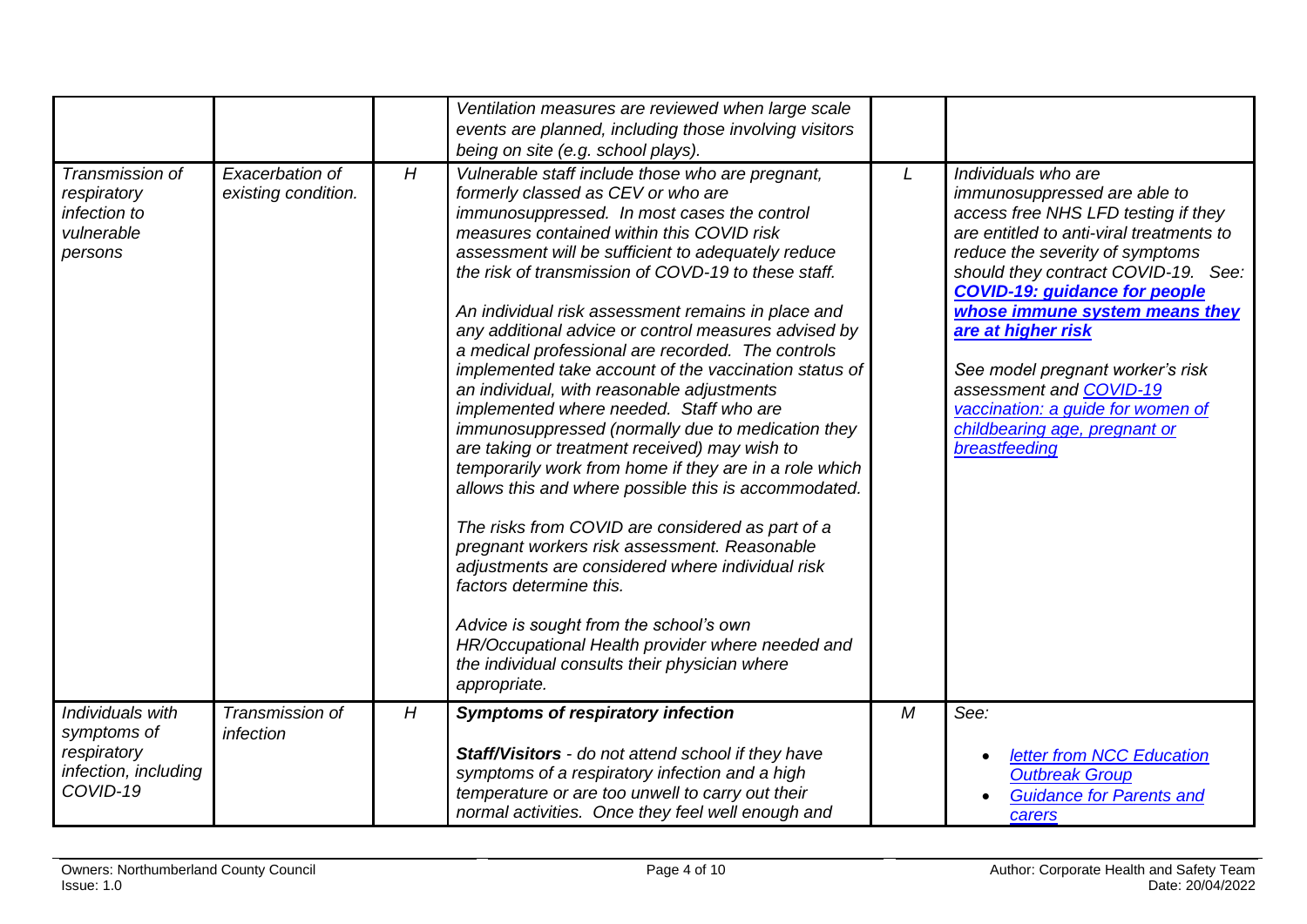| Testing positive for<br>COVID-19                                            |                                                    |   | have been clear of a high temperature for 24hours<br>they may return to school. Visitors are asked if they<br>have symptoms of respiratory infection and if so the<br>visit is rearranged.<br><b>Pupils</b> – those with mild symptoms such as a runny<br>nose, sore throat, or mild cough, who are otherwise<br>well, and do not have a high temperature, can<br>continue to attend school. Those who are unwell and<br>have a high temperature should stay at home and<br>where possible avoid contact with other people. They<br>can return to school when they no longer have a high<br>temperature, and they are well enough to attend.                                                                                                                                                                                                                                                                 |   | People with symptoms of a<br>respiratory infection including<br>COVID-19 - Staff who have a<br>household close contact who<br>has tested positive for COVID-<br>19 should also follow the<br>advice contained in the above<br>guidance document as far as<br>possible, such as avoiding<br>contact with vulnerable<br>individuals and wearing a face<br>covering in communal areas.                               |
|-----------------------------------------------------------------------------|----------------------------------------------------|---|--------------------------------------------------------------------------------------------------------------------------------------------------------------------------------------------------------------------------------------------------------------------------------------------------------------------------------------------------------------------------------------------------------------------------------------------------------------------------------------------------------------------------------------------------------------------------------------------------------------------------------------------------------------------------------------------------------------------------------------------------------------------------------------------------------------------------------------------------------------------------------------------------------------|---|-------------------------------------------------------------------------------------------------------------------------------------------------------------------------------------------------------------------------------------------------------------------------------------------------------------------------------------------------------------------------------------------------------------------|
|                                                                             |                                                    |   | <b>Testing positive for COVID-19</b><br>The need for asymptomatic staff and secondary<br>school age pupils to regularly test with LFD home<br>tests has been removed. Free NHS tests for most<br>people, with and without symptoms are no longer<br>available. Individuals may have an existing supply of<br>tests or may choose to purchase these privately.<br>Staff, visitors and pupils/parents who test positive<br>have been informed they must not attend school and<br>should stay at home for the required period:<br>• Adults: 5 days starting from the day after their<br>positive test. They can return after this period if<br>they feel well enough and do not have a high<br>temperature.<br>Children: 3 days starting from the day after their<br>$\bullet$<br>positive test. They can return to school after this<br>period if they feel well enough and do not have a<br>high temperature. |   | The normal protocol for anyone<br>becoming unwell whilst at school is<br>followed.<br>Individuals who are<br>immunosuppressed are entitled to<br>anti-viral treatments if they contract<br>COVID-19 can access free<br>symptomatic testing and will normally<br>be issued with a supply of LFD tests<br>by the NHS.<br>See: COVID-19: guidance for<br>people whose immune system<br>means they are at higher risk |
| Use of staff areas<br>during periods of<br>high rates of<br>transmission of | Increased risk of<br>transmission<br>amongst staff | H | Additional controls are implemented in staff areas<br>during periods of high transmission of respiratory<br>infection. This will protect staff and help maintain<br>business continuity. Staff are encouraged to maintain<br>social distancing in these areas where possible.                                                                                                                                                                                                                                                                                                                                                                                                                                                                                                                                                                                                                                | L |                                                                                                                                                                                                                                                                                                                                                                                                                   |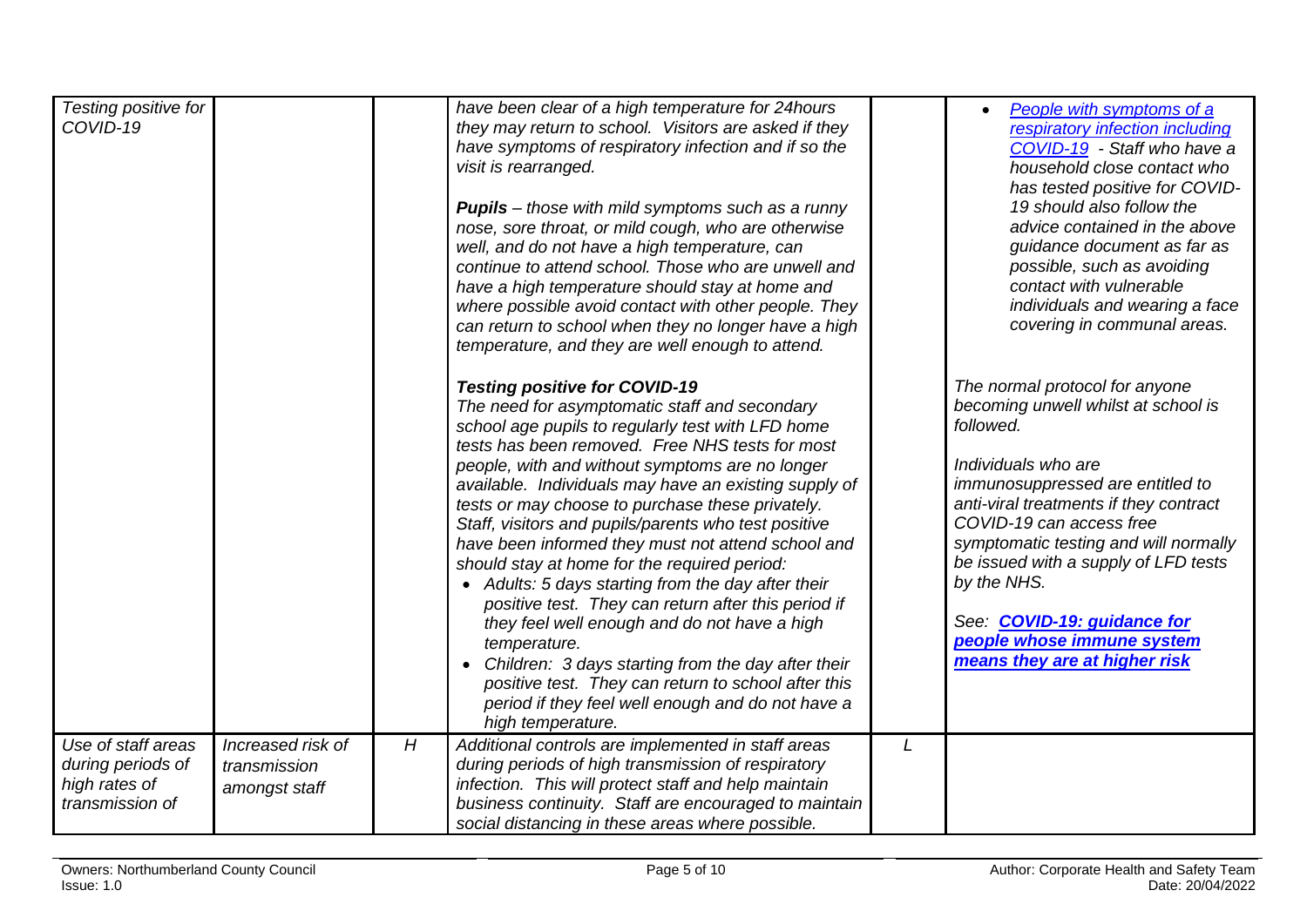| respiratory<br>infection                                                                                            |                                                                                     |   |                                                                                                                                                                                                                                                                                                                                                                                                                                                                                                                                                                                                                                                                                   |  |
|---------------------------------------------------------------------------------------------------------------------|-------------------------------------------------------------------------------------|---|-----------------------------------------------------------------------------------------------------------------------------------------------------------------------------------------------------------------------------------------------------------------------------------------------------------------------------------------------------------------------------------------------------------------------------------------------------------------------------------------------------------------------------------------------------------------------------------------------------------------------------------------------------------------------------------|--|
| Holding large<br>scale events in<br>school during<br>periods of high<br>transmission of<br>respiratory<br>infection | Increased risk of<br>transmission<br>amongst staff,<br>pupils and<br>parents/carers | Η | Any large events planned are subject to a risk<br>assessment and consider current levels of community<br>transmission of respiratory infection.<br>Controls measures should be implemented to reduce<br>the risk of transmission in line with Government<br>guidance, such as:<br>Asking individuals not to attend if they have<br>symptoms of respiratory infection.<br>Encouraging good hand hygiene/provision of<br>hand sanitiser stations.<br>The space is of sufficient space to<br>accommodate attendees comfortably.<br>The space is well ventilated.<br>Visitors are encouraged to wear face<br>coverings where appropriate and if mixing<br>with large numbers indoors. |  |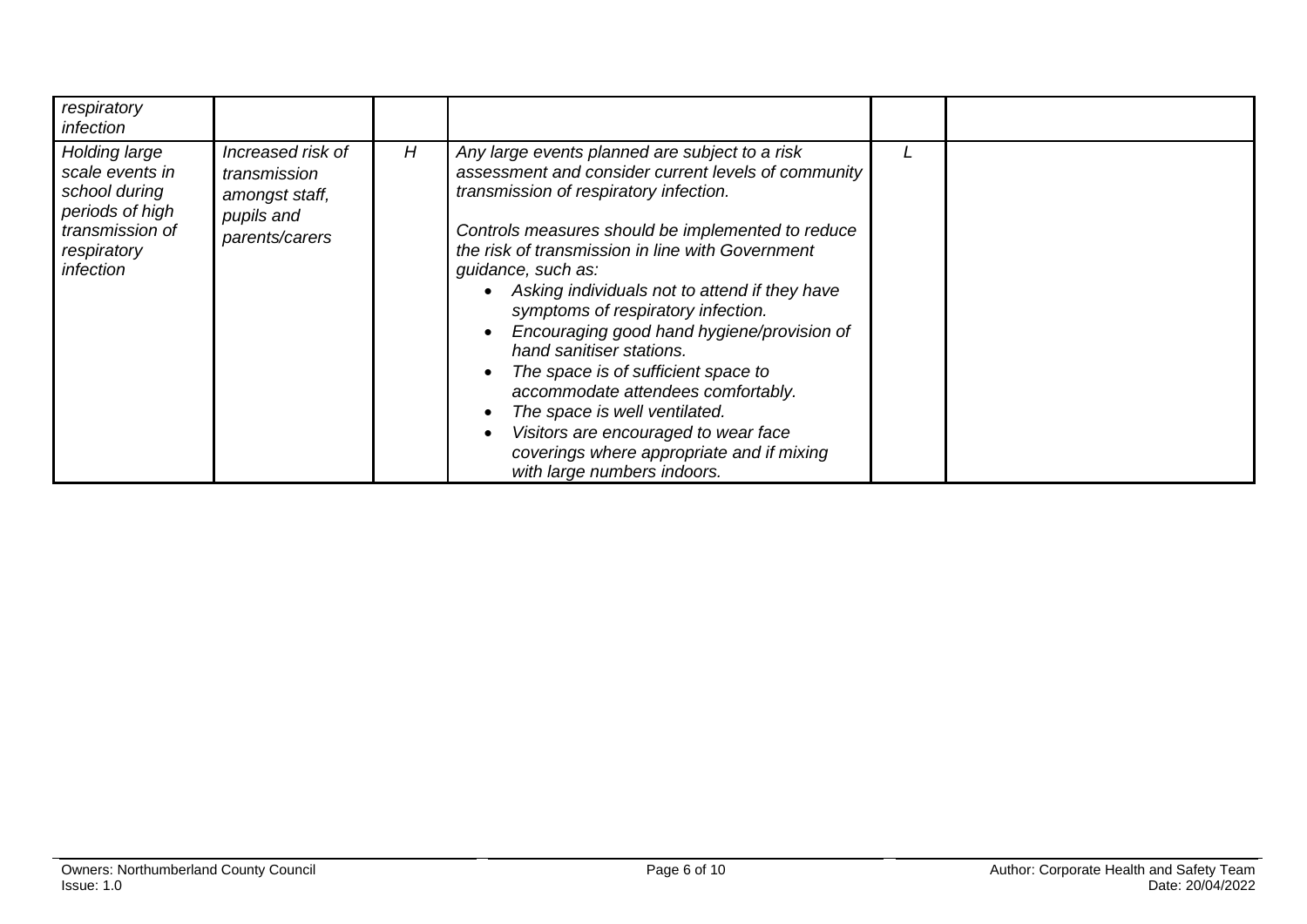| Ineffective<br>management of<br>respiratory<br>infection (including<br>COVID-19) in an<br>outdoor education<br>and off-site visits<br>context | Contracting<br>respiratory<br>infection - staff,<br>pupils, public                  | H | Visits are conducted in accordance with NCC Code of<br>Practice for Offsite Educational Visits, Outdoor<br>Learning and Adventurous Activities.<br>Establishments achieve effective<br>planning<br>and<br>suitable and sufficient assessment of respiratory<br>infection risk by the application of:<br>Evolve Generic Risk Assessments* and,<br><b>Event Specific Planning.</b><br>$\bullet$<br>In the event of high levels of respiratory infection in<br>the local area or school, the planned measures for<br>visits are reviewed against the school Emergency<br>Plan. Where visits are to proceed, arrangements are<br>reviewed, and further advice is sought where<br>necessary**.<br>Those conducting International Visits apply the above<br>approach and ensure that an "International Travel<br>Forward Plan" is compiled to support the planning<br>process and gain appropriate levels of approval prior<br>to travel. |   | As<br>existing<br>practice,<br>per<br>establishments should review generic<br>risk assessments to ensure the stated<br>arrangements are applied.<br>Visit<br>specific arrangements not specified by<br>or prompted by the generic risk<br>assessments are set out in Event<br>Specific Plan.<br>$***$<br>Advice is available<br>from<br>the<br>establishments<br>Educational<br><b>Visit</b><br>Coordinator (EVC), Heads or the<br>Corporate Health and Safety Teams'<br>Health and Safety Adviser for Outdoor<br>Education. |
|-----------------------------------------------------------------------------------------------------------------------------------------------|-------------------------------------------------------------------------------------|---|-------------------------------------------------------------------------------------------------------------------------------------------------------------------------------------------------------------------------------------------------------------------------------------------------------------------------------------------------------------------------------------------------------------------------------------------------------------------------------------------------------------------------------------------------------------------------------------------------------------------------------------------------------------------------------------------------------------------------------------------------------------------------------------------------------------------------------------------------------------------------------------------------------------------------------------|---|------------------------------------------------------------------------------------------------------------------------------------------------------------------------------------------------------------------------------------------------------------------------------------------------------------------------------------------------------------------------------------------------------------------------------------------------------------------------------------------------------------------------------|
| Parents/carers<br>dropping off<br>up/collecting<br>pupils from school                                                                         | Contracting<br>coronavirus - staff,<br>pupils, public                               | М | Parental access to the school site and building will<br>continue to be assessed and controlled in periods<br>where transmission rates are high.                                                                                                                                                                                                                                                                                                                                                                                                                                                                                                                                                                                                                                                                                                                                                                                     | L |                                                                                                                                                                                                                                                                                                                                                                                                                                                                                                                              |
| Personal care<br>activities                                                                                                                   | Contracting<br>coronavirus or<br>passing onto<br>vulnerable or<br>shielded children | H | No additional PPE is generally needed other than that<br>already identified via risk assessment.<br>Specific PPE/training is required for staff providing<br>personal care involving an aerosol generating<br>procedure (AGP) - advice is provided by the school<br>nurse and a risk assessment produced. Specific<br>detailed guidance and requirements when performing                                                                                                                                                                                                                                                                                                                                                                                                                                                                                                                                                            | L | Staff know how to safely put on and<br>take off PPE. Putting on PPE; and<br>Taking off PPE is followed by all staff<br>undertaking personal care.                                                                                                                                                                                                                                                                                                                                                                            |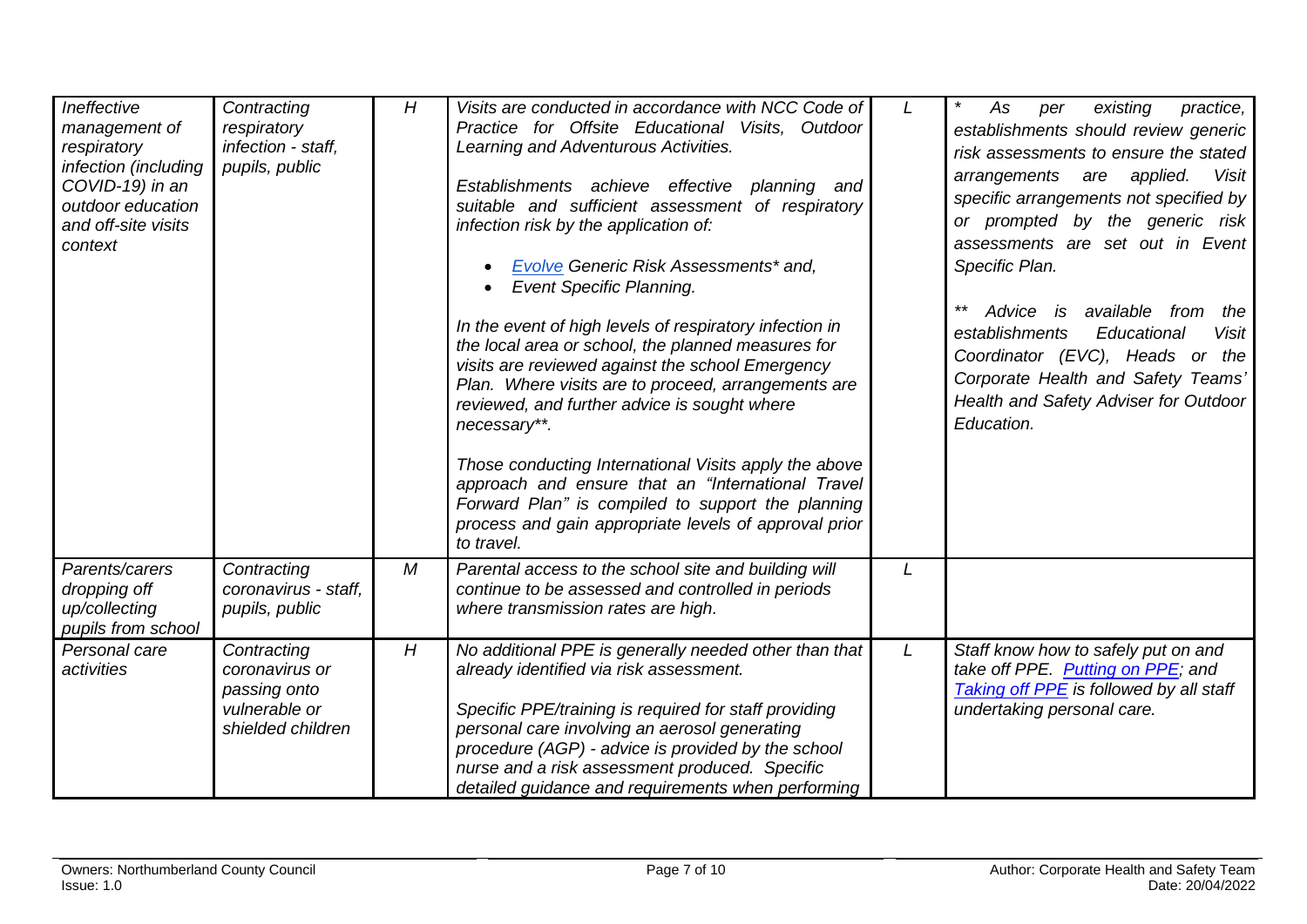|                                                                     |                                                                                                             |   | AGPs is included is: Health protection in education<br>and childcare settings<br>Any queries are directed to the school nurse.                                                                                                                                                                                                                                                                                                                                                                        |                                                                                                                                                                                                                                                                                    |
|---------------------------------------------------------------------|-------------------------------------------------------------------------------------------------------------|---|-------------------------------------------------------------------------------------------------------------------------------------------------------------------------------------------------------------------------------------------------------------------------------------------------------------------------------------------------------------------------------------------------------------------------------------------------------------------------------------------------------|------------------------------------------------------------------------------------------------------------------------------------------------------------------------------------------------------------------------------------------------------------------------------------|
| Provision of first<br>aid                                           | Serious injury or<br>death<br>First aider<br>contracting<br>coronavirus or<br>spreading virus to<br>others. | M | A first aider should conduct a dynamic risk<br>assessment of the situation they are faced with and<br>apply appropriate precautions for infection control.<br>A supply of PPE, such as a fluid resistant face mask<br>and disposable gloves/apron should be kept next to<br>the first aid box. See Resuscitation Council UK<br>Statement on COVID-19 in relation to CPR and<br>resuscitation in first aid and community settings, in<br>respect of the latest advice around CPR and<br>resuscitation. |                                                                                                                                                                                                                                                                                    |
| Anxiety in staff<br>due to outbreaks<br>of respiratory<br>infection | Stress and anxiety<br>arising through<br>uncertainty, lack<br>of control and<br>reduced contact             | M | Regular communications are in place between staff<br>and Managers where any concerns can be<br>discussed. Managers have explained to staff the<br>measures in place to protect them and any planned<br>changes to existing arrangements are communicated<br>promptly. Risk assessments and other<br>documentation is shared.<br>Governing Body are involved with decision making in<br>relation to measures in place where appropriate.                                                               | Stress risk assessment reviewed.<br><b>Education and Skills - Staff Wellbeing</b><br>padlet<br><b>Supporting Emotional and Mental</b><br><b>Health - Information for Schools.</b><br>Telephone support & counselling<br>Wellbeing guide for staff working in<br>schools and trusts |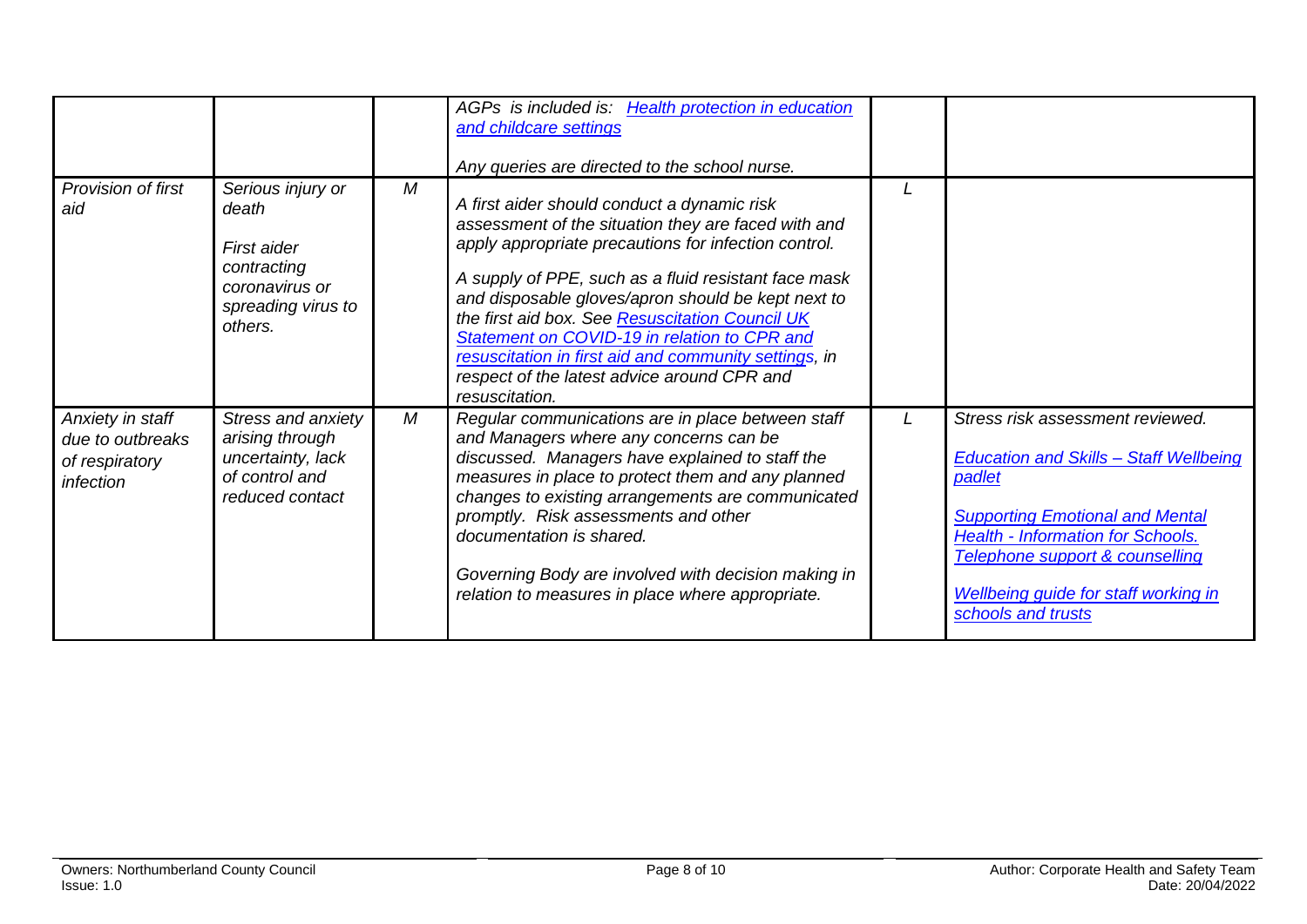| Pupil uncertainty<br>surrounding<br>attendance | Stress and anxiety<br>impacting<br>themselves, their<br>family and staff | М | Good communication of measures/arrangements to<br>parents and pupils provides reassurance on<br>attendance or return to school. [consider publishing<br>risk assessment on school webpage]. Parents have<br>the opportunity to discuss concerns with school staff.<br>The reason behind any controls measures in place | Kooth - support for young people from<br>$11 - 25$<br><b>Wellbeing for Education Return</b><br><u>programme,</u><br><b>Supporting Emotional and Mental</b>                                                                                                                           |
|------------------------------------------------|--------------------------------------------------------------------------|---|------------------------------------------------------------------------------------------------------------------------------------------------------------------------------------------------------------------------------------------------------------------------------------------------------------------------|--------------------------------------------------------------------------------------------------------------------------------------------------------------------------------------------------------------------------------------------------------------------------------------|
|                                                |                                                                          |   | which are outside of national guidance is<br>communicated to parents [e.g. duties under H&S<br>legislation, to protect individuals and maintain<br>business continuity.]<br>Provision of pastoral and extra-curricular activities<br>available to all pupils designed to:                                              | <b>Health - Information for Schools.</b><br><b>UKHSA</b> offer access to a free online<br><b>Psychological First Aid course which</b><br>provides practical and emotional<br>support to children and young people<br>affected by emergencies or crisis<br>situations, such as COVID. |
|                                                |                                                                          |   | support the rebuilding of friendships and<br>social engagement<br>address and equip pupils to respond to issues<br>linked to coronavirus (COVID-19)<br>support pupils with approaches to improving their<br>physical and mental wellbeing                                                                              |                                                                                                                                                                                                                                                                                      |

## **Useful Links:**

- *Government/UKHSA Advice:<https://www.gov.uk/coronavirus>*
- *HSE Advice:<https://www.hse.gov.uk/news/coronavirus.htm>*
- *DFE Advice: [DfE.coronavirushelpline@education.gov.uk](mailto:DfE.coronavirushelpline@education.gov.uk)*
- *[NCC Health and Safety Team webpage](https://www.northumberland.gov.uk/About/Staff.aspx#staffhealthsafety)*
- *[NCC Control of Infection Policy](https://www.northumberland.gov.uk/NorthumberlandCountyCouncil/media/About-the-Council/Staff%20Information/Health%20and%20safety/Policy%20Documents%20and%20Guidance/Control-of-Infection-Policy-August-2013-HR-Policy.docx)*
- *[Living with COVID-19'.](https://gbr01.safelinks.protection.outlook.com/?url=https%3A%2F%2Fwww.gov.uk%2Fgovernment%2Fpublications%2Fcovid-19-response-living-with-covid-19%3Futm_source%3D24%2520February%25202022%2520C19%26utm_medium%3DDaily%2520Email%2520C19%26utm_campaign%3DDfE%2520C19&data=04%7C01%7Camanda.young%40northumberland.gov.uk%7Cc9a58d3c39634196a28c08d9f7a7b703%7Cbb13a9de829042f0a980dc3bdfe70f40%7C0%7C0%7C637813121968899616%7CUnknown%7CTWFpbGZsb3d8eyJWIjoiMC4wLjAwMDAiLCJQIjoiV2luMzIiLCJBTiI6Ik1haWwiLCJXVCI6Mn0%3D%7C3000&sdata=rE6WYoaFvmXqgnu%2Fsr3mkg39qkFr0%2B1N1jmYpfck6oI%3D&reserved=0)*
- *[Emergency planning and response for education, childcare, and children's social care settings\]](https://assets.publishing.service.gov.uk/government/uploads/system/uploads/attachment_data/file/1067450/Emergency_planning_and_response_for_education__childcare__and_children_s_social_care_settings.pdf)*
- *[Health protection in education and childcare settings\]](https://www.gov.uk/government/publications/health-protection-in-schools-and-other-childcare-facilities#full-publication-update-history)*
- *[COVID-19: guidance for people whose immune system means they are at higher risk](https://www.gov.uk/government/publications/covid-19-guidance-for-people-whose-immune-system-means-they-are-at-higher-risk/covid-19-guidance-for-people-whose-immune-system-means-they-are-at-higher-risk)*
- *[People with symptoms of a respiratory infection including COVID-19](https://www.gov.uk/guidance/people-with-symptoms-of-a-respiratory-infection-including-covid-19)*